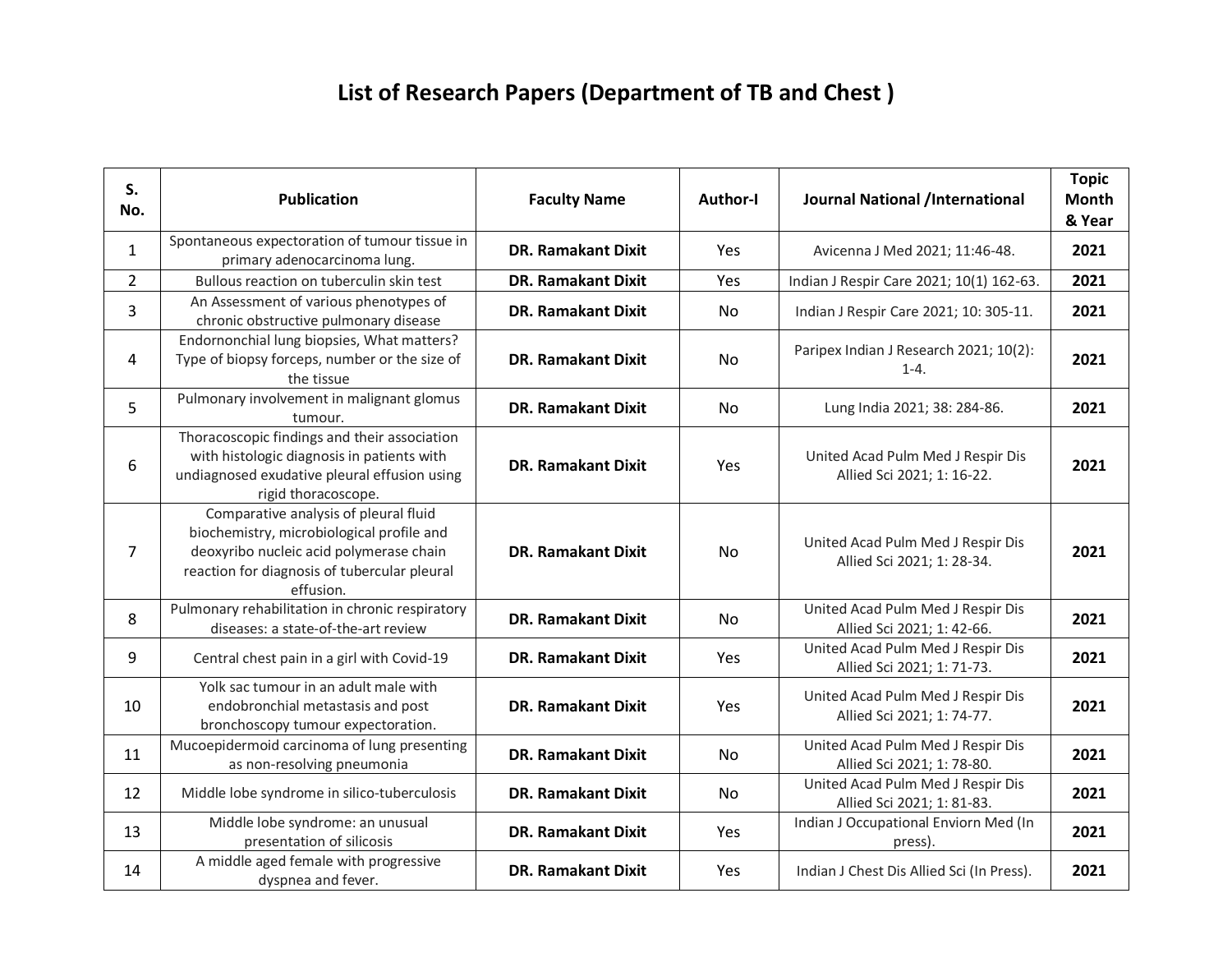| 15 | Impact of Obstructive Sleep Apnea and<br>associated sleep parameters on level of<br>asthma control                                                              | <b>DR. Ramakant Dixit</b> | Yes | J Assoc Chest Physicians 2020; 8: 1-5             | 2020 |
|----|-----------------------------------------------------------------------------------------------------------------------------------------------------------------|---------------------------|-----|---------------------------------------------------|------|
| 16 | Coexistence of silicosis and progressive<br>systemic sclerosis in a 55-year old male                                                                            | <b>DR. Ramakant Dixit</b> | No  | J Assoc Chest Physicians 2020; 8: 19-22.          | 2020 |
| 17 | Radiological evaluation in silicosis patients by<br>chest radiograph, HRCT/CECT chest and<br>correlation with pulmonary function test.                          | <b>DR. Ramakant Dixit</b> | No  | Paripex Indian J Research 2020; 9(6):<br>137-39.  | 2020 |
| 18 | A prospective study of efficacy and safety<br>profile of cup versus alligator forceps in<br>endobronchial lesions                                               | <b>DR. Ramakant Dixit</b> | No  | RUHS J of Health Sciences 2020; 5(3):<br>140      | 2020 |
| 19 |                                                                                                                                                                 |                           |     |                                                   |      |
| 20 | Methodology of Seasonal waves of<br>respiratory disorders survey conducted at<br>respiratory outpatient clinics across India.                                   | <b>DR. Ramakant Dixit</b> | No  | Lung India 2020; 37: 100-6.                       | 2020 |
| 21 | Pattern of InhA and KatG mutations in<br>isoniazid monoresistant Mycobacterium<br>tuberculsosis isolates.                                                       | <b>DR. Ramakant Dixit</b> | No  | Lung India 2020; 37: 227-31.                      | 2020 |
| 22 | Occult carcinoma penis presenting as<br>malignant pleural effusion.                                                                                             | <b>DR. Ramakant Dixit</b> | Yes | Monaldy Arch Chest Dis 2020; 90:<br>585-87.       | 2020 |
| 23 | Serum biomarkers in Interstitial lung<br>disease associated with connective tissue<br>diseases.                                                                 | <b>DR. Ramakant Dixit</b> | No  | Saudi J Med 2019(International)                   | 2019 |
| 24 | Obstructive sleep apnea in bronchial<br>asthma patients: assessment of<br>prevalence and risk factors.                                                          | <b>DR. Ramakant Dixit</b> | Yes | JAPI 2018(National)                               | 2018 |
| 25 | Screening for obstructive sleep apnea<br>using epworth sleepiness score and berlin<br>questionnaire: Which is better?                                           | <b>DR. Ramakant Dixit</b> | Yes | Indian J Respir Care 2018(National)               | 2018 |
| 26 | Obstructive Sleep Apnea Syndrome: An<br>Under Recognized Clinical Entity with<br>Significant Systemic Morbidities. RUHS J<br>Health Sciences 2018; 3(1): 43-53. | <b>DR. Ramakant Dixit</b> | Yes | <b>RUHS J Health Sciences</b><br>2018((National)) | 2018 |
| 27 | Asthma and Obstructive sleep apnea:<br>more than an association!.                                                                                               | <b>DR. Ramakant Dixit</b> | Yes | Lung India 2018(National)                         | 2018 |
| 28 | Pulmonary mass with a classical CT sign.                                                                                                                        | <b>DR. Ramakant Dixit</b> | Yes | Lung India 2018(National)                         | 2018 |
| 29 | Clinical and Diagnostic findings of Pleural<br>Involvement in Patients having Human<br>Immunodeficiency Virus (HIV) Infection<br>from Western part of India.    | <b>DR. Ramakant Dixit</b> | Yes | Ajaymeru J Med Edu Research 2018                  | 2018 |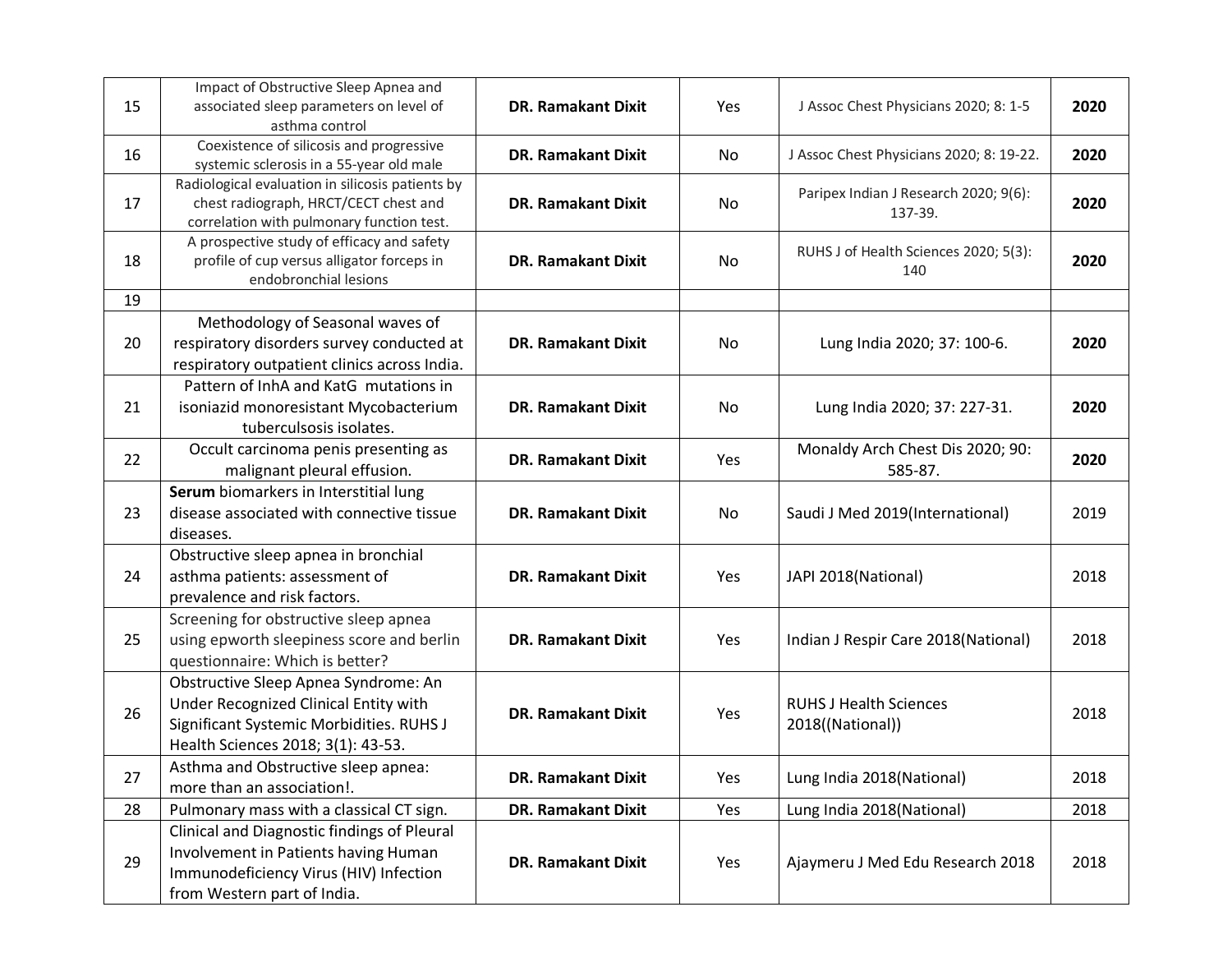| 30 | Isoniazid induced gynecomastia                                                                                                             | DR. Ramakant Dixit | Yes | Ajaymeru J Med Edu Research 2018 | 2018 |
|----|--------------------------------------------------------------------------------------------------------------------------------------------|--------------------|-----|----------------------------------|------|
| 31 | Treatment outcome of smear positive<br>pulmonary tuberculosis patient in Ajmer-<br>Retrospective assessment after five year.               | DR. Ramakant Dixit | No  | J Med SciClin Research 2018      | 2018 |
| 32 | Allergen sensitization profile in patients of<br>naso-bronchial allergy from rural and<br>urban area of residence in central<br>Rajasthan. | DR. Ramakant Dixit | No  | J Evid Based Med Healthc 2018    | 2018 |
| 33 | Prevalence of co morbidities among<br>patients havingmulti drug resistance<br>tuberculosis: a retrospective analysis.                      | DR. Ramakant Dixit | No  | J Med SciClin Research 2018      | 2018 |
| 34 | A Study on pattern of resistance to second<br>line anti tubercular drugs among multi<br>drug resistant tuberculosis patients.              | DR. Ramakant Dixit | No  | Indian J Tuberc 2018             | 2018 |
| 35 | Composite physiological index as predictor<br>of mortality by using IPF-GAP model.                                                         | DR. Ramakant Dixit | No  | EurRespir J 2018                 | 2018 |
| 36 | A study on procedural delay in diagnosis<br>and start of treatment in drug resistant<br>Tuberculosis under RNTCP.                          | DR. Ramakant Dixit | No  | Indian J Tuberc                  | 2018 |
| 37 | Diagnosis and management options in<br>Malignant Pleural effusion.                                                                         | DR. Ramakant Dixit | Yes | Lung India 2017                  | 2017 |
| 38 | Diagnostic evaluation of mediastinal<br>lesions: Analysis of 144 cases.                                                                    | DR. Ramakant Dixit | Yes | Lung India 2017                  | 2017 |
| 39 | Parotid gland tuberculosis.                                                                                                                | DR. Ramakant Dixit | Yes | Int J Mycobateriol 2017          | 2017 |
| 40 | Pulmonary tuberculosis: a neglected risk<br>factor for deep venous thrombosis.                                                             | DR. Ramakant Dixit | No  | Int J Mycobateriol 2017          | 2017 |
| 41 | Adverse drug reactions experienced<br>during intensive phase of standardized<br>ambulatory regimen of MDR TB, a cross<br>section study.    | DR. Ramakant Dixit | No  | Sch J App Med Sci 2017           | 2017 |
| 42 | Allergen sensitization profile in patients of<br>naso-bronchial allergy from rural and<br>urban area of residence in central<br>rajasthan. | DR. Ramakant Dixit | No  | Ajaymeru J Med Edu Research 2017 | 2017 |
| 43 | Erasmus syndrome in a 36 year old male: a<br>rare case report.                                                                             | DR. Ramakant Dixit | No  | <b>Chest 2017</b>                | 2017 |
| 44 | A study on procedural delay in diagnosis<br>and start of treatment in drug resistant<br>tuberculosis under RNTCP.                          | Dr. Neeraj Gupta   | No  | Indian Journalmof Tuberculosis.  | 2018 |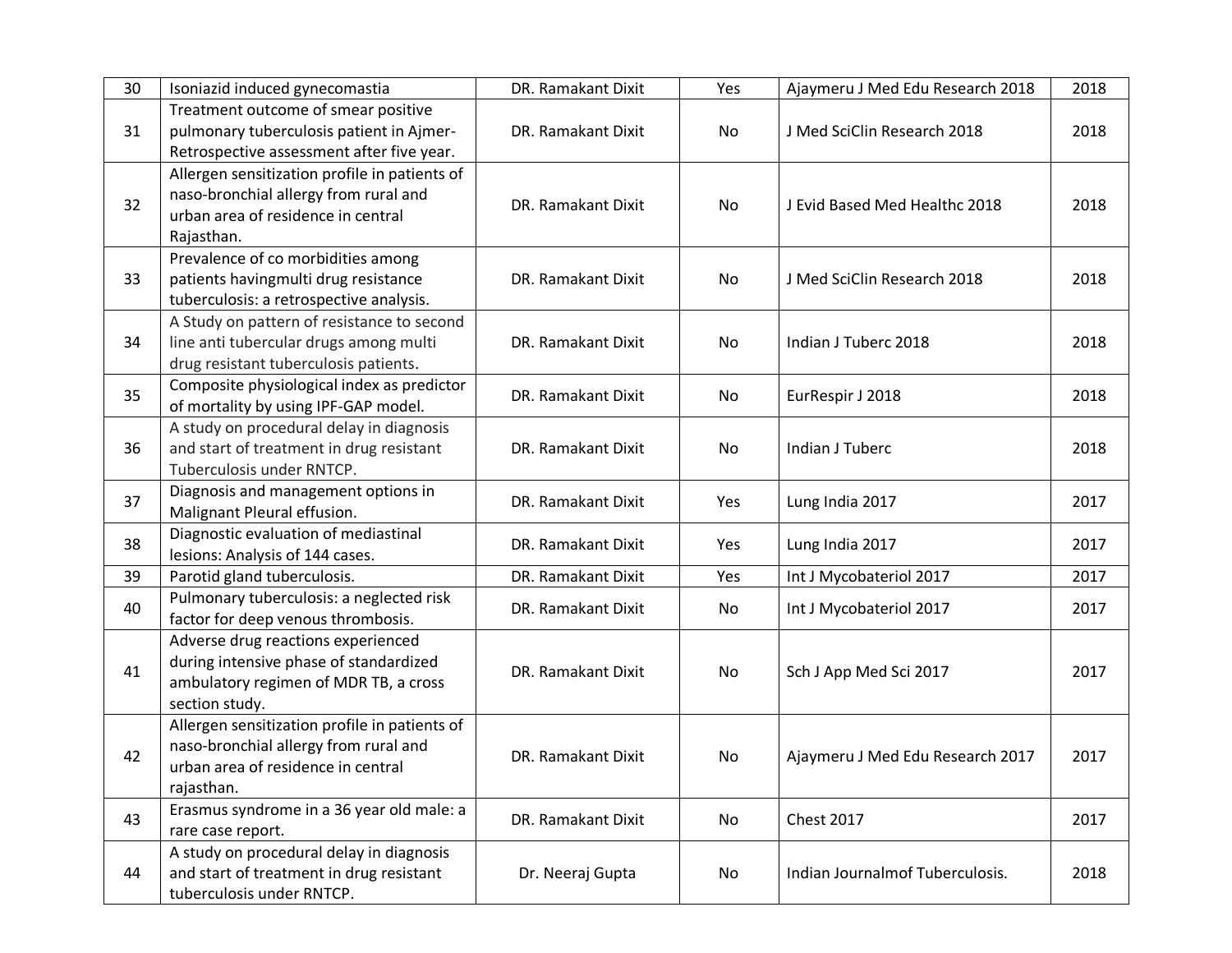| 45 | Impact of COVID-19 on (non-COVID)<br>chronic respiratory disease outcome                                                                                          | Dr. Neeraj Gupta   | Yes | Lung India 2021;38:454-9.                                                                                                                                | 2021 |
|----|-------------------------------------------------------------------------------------------------------------------------------------------------------------------|--------------------|-----|----------------------------------------------------------------------------------------------------------------------------------------------------------|------|
| 46 | survey in India (CCROS Study).<br>Endornonchial lung biopsies, What<br>matters? Type of biopsy forceps, number<br>or the size of the tissue                       | Dr. Neeraj Gupta   | No  | Paripex Indian J Research 2021;<br>$10(2): 1-4.$                                                                                                         | 2021 |
| 47 | Pulmonary involvement in malignant<br>glomus tumour.                                                                                                              | Dr. Neeraj Gupta   | No  | Lung India 2021; 38: 284-86.                                                                                                                             | 2021 |
| 48 | Thoracoscopic findings and their<br>association with histologic diagnosis in<br>patients with undiagnosed exudative<br>pleural effusion using rigid thoracoscope. | Dr. Neeraj Gupta   | No  | United Acad Pulm Med J Respir Dis<br>Allied Sci 2021; 1: 16-22.                                                                                          | 2021 |
| 49 | Sociodemographic factors and clinical<br>profile of Covid-19 patients admitted in a<br>tertiary care centre of Central Rajasthan,<br>India.                       | Dr. Neeraj Gupta   | No  | J Evid Based Med Healthc<br>2021;8(13):773-777.                                                                                                          | 2021 |
| 50 | Management of Interstitial Lung Diseases:<br>A consensus statement of the Indian Chest<br>Society (ICS) and National College of Chest<br>Physicians (NCCP)        | Dr. Neeraj Gupta   | No  | Lung India 2020;37:359-78.                                                                                                                               | 2020 |
| 51 | Pattern of InhA and KatG mutations in<br>isoniazid monoresistant Mycobacterium<br>tuberculsosis isolates.                                                         | Dr. Neeraj Gupta   | No  | Lung India 2020; 37: 227-31.                                                                                                                             | 2020 |
| 52 | Allergen sensitization profile in patients of<br>naso-bronchial allergy from rural and<br>urban area of residence in central<br>Rajasthan.                        | Dr. Neeraj Gupta   | Yes | J Evid Based Med Healthc. 2018                                                                                                                           | 2018 |
| 53 | A study on pattern of second line anti<br>tubercular drugs among multidrug<br>resistant tuberculosis patients.                                                    | Dr. Neeraj Gupta   | No  | Indian Journal of Tuberculosis, 2018                                                                                                                     | 2018 |
| 54 | Diagnostic yield and safety of closed<br>needle pleural biopsy in exudative pleural<br>effusion.                                                                  | DR. Chand Bhandari | No  | Avicenna J Med 2017                                                                                                                                      | 2017 |
| 55 | Role of Intrapleural Instillation of Mesna<br>for Adhesiolysis in Multiloculated Pleural<br>Effusion and Empyema.                                                 | DR. Chand Bhandari | No  | <b>IOSR Journal of Dental and Medical</b><br>Sciences (IOSR-JDMS) e-ISSN: 2279-<br>0853, p-ISSN: 2279-0861. Volume 18,<br>Issue 4 Ser. 13 (April. 2019), | 2019 |
| 56 | <b>Study of Secondary Bacterial Pathogens</b><br>infecting Patients of Pulmonary                                                                                  | DR. Chand Bhandari | No  | IJMSIR-February - 2020,                                                                                                                                  | 2020 |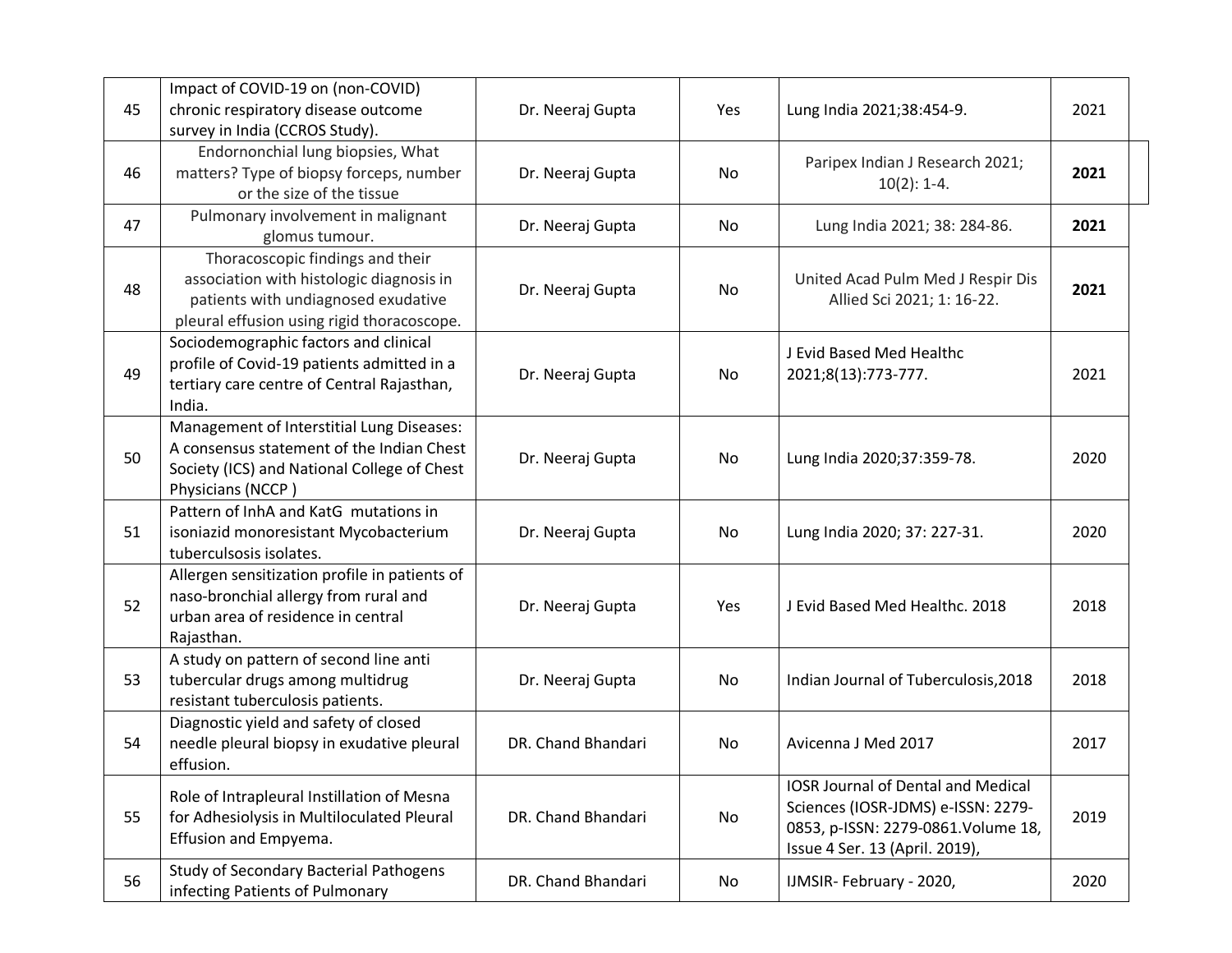|    | Tuberculosis at Tertiary care center",                                                                                                                              |                    |     |                                                                               |      |
|----|---------------------------------------------------------------------------------------------------------------------------------------------------------------------|--------------------|-----|-------------------------------------------------------------------------------|------|
| 57 | Non invasive ventilation in hypercapnic<br>respiratory failure in patients of COPD<br>requiring mechanical ventilation.                                             | DR. Chand Bhandari | No  | Indian Journal of Basic and Applied<br>Medical Research; March 2018           | 2018 |
| 58 | of medical thoracoscopy in undiagnosed<br>exudative pleural effusion.                                                                                               | DR. Chand Bhandari | No  | Indian Journal of Basic and Applied<br>Medical Research; December 2017        | 2017 |
| 59 | Place of active case finding activity in<br>detection of relapses in treated patients of<br>DOTS Cat I patients.                                                    | DR. Chand Bhandari | No  | Indian Journal of Basic and Applied<br>Medical Research; December 2017        | 2017 |
| 60 | Sociodemographic factors and clinical<br>profile of Covid-19 patients admitted in a<br>tertiary care centre of Central Rajasthan,<br>India.                         | Dr. Piyush Arora   | Yes | J Evid Based Med Healthc<br>2021;8(13):773-777.                               | 2021 |
| 61 | Pulmonary sequelae in treated swine flu<br>patients.                                                                                                                | Dr. Piyush Arora   | No  | J Evid Based Med Healthc 2020;<br>7(36), 1943-1946                            | 2020 |
| 62 | Pattern of InhA and KatG mutations in<br>isoniazid monoresistant Mycobacterium<br>tuberculsosis isolates.                                                           | Dr. Piyush Arora   | No  | Lung India 2020; 37: 227-31.                                                  | 2020 |
| 63 | <b>Clinical Tools and Biochemical Markers to</b><br>Assess Short-Term Mortality in Acute<br><b>Exacerbation of Chronic Obstructive</b><br>Pulmonary Disease (COPD). | Dr. Piyush Arora   | No  | Journal of Clinical and Diagnostic<br>Research 12(7):OC16-OC19. July<br>2018. | 2018 |
| 64 | Absent Unilateral Pulmonary Artery: A<br>Report of Two Cases.                                                                                                       | Dr. Piyush Arora   | No  | J Assoc Chest Physicians 2018                                                 | 2018 |
| 65 | Diagnosis and management options in<br>malignant pleural effusions.                                                                                                 | Dr. Piyush Arora   | No  | March 2017 Lung India 34(2):160.                                              | 2017 |
| 66 | Occult carcinoma penis presenting as<br>malignant pleural effusion.                                                                                                 | Dr. Mukesh Goyal   | No  | Monaldy Arch Chest Dis 2020; 90:<br>585-87.                                   | 2020 |
| 67 | Spontaneous expectoration of tumour<br>tissue in primary adenocarcinoma lung.                                                                                       | Dr. Mukesh Goyal   | No  | Avicenna J Med 2021; 11:46-48.                                                | 2021 |
| 68 | Pulmonary involvement in malignant<br>glomus tumour.                                                                                                                | Dr. Mukesh Goyal   | No  | Lung India 2021; 38: 284-86.                                                  | 2021 |
| 69 | Prevalence of co morbidities among<br>patients havingmulti drug resistance<br>tuberculosis: a retrospective analysis.                                               | DR. Ramakant Dixit | No  | J Med SciClin Research 2018                                                   | 2018 |
| 70 | Composite physiological index as predictor<br>of mortality by using IPF-GAP model.                                                                                  | DR. Ramakant Dixit | No  | EurRespir J 2018                                                              | 2018 |
| 71 | Allergen sensitization profile in patients of<br>naso-bronchial allergy from rural and                                                                              | Dr. Mukesh Goyal   | No  | J Evid Based Med Healthc. 2018                                                | 2018 |